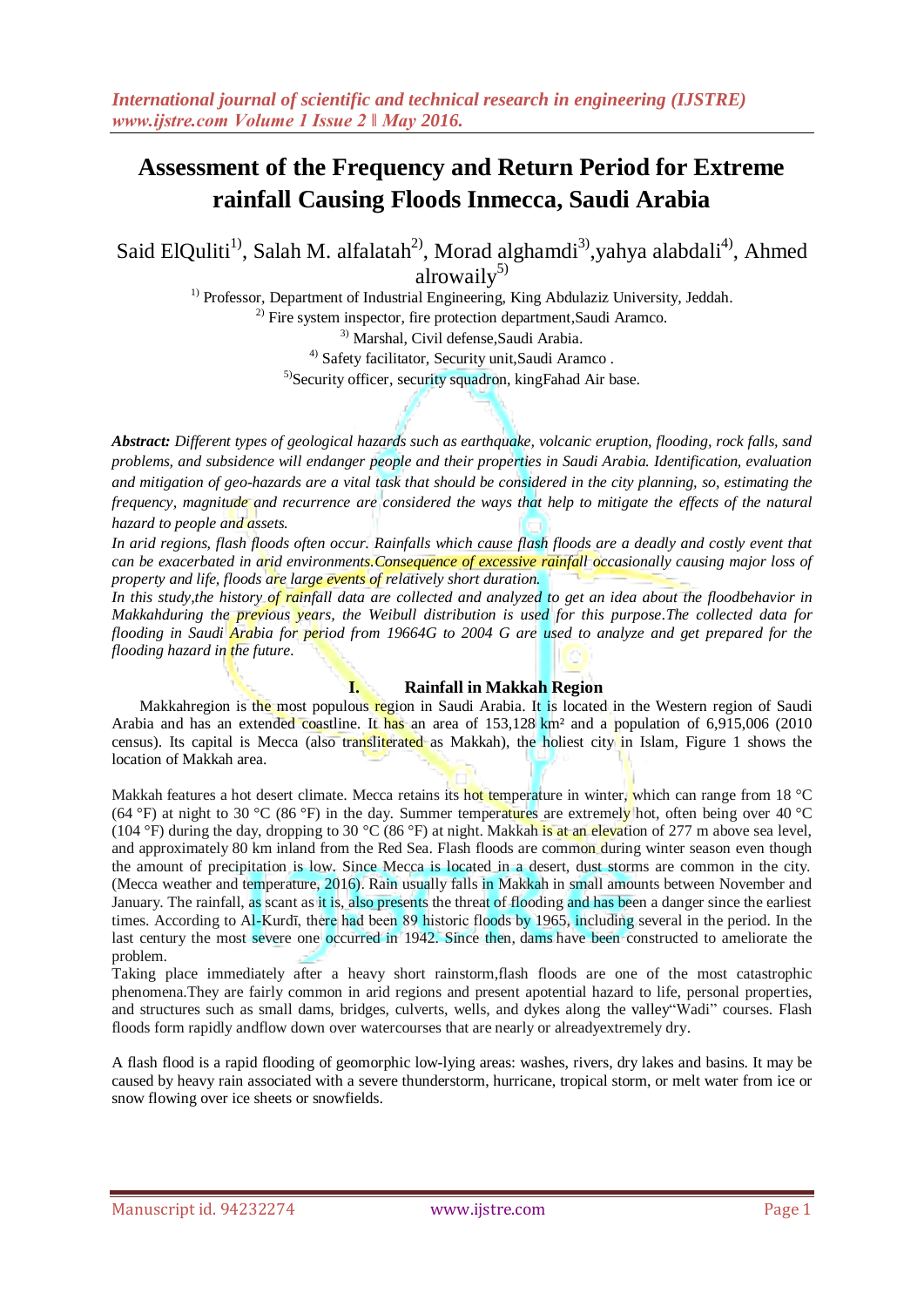

Figure1.The location of Makkah

Flash floods are distinguished from a regular flood by a timescale of less than six hours. The temporary availability of water is often utilized by foliage with rapid germination and short growth cycle, and by specially adapted animal life.

Floods are the most frequently encountered natural disaster in Saudi Arabia. They have been the cause of 7 of the 10 most damaging natural disasters in the history of the country between 1900 and 2004.

This problem is originated due to the geography of some of the most populated cities in Saudi Arabia. Cities, such as Makkah, are on low ground and are surrounded by mountains. When rains fall on these mountains, water runs in valleys towards these cities. With poor drainage systems, this continuous flow of water could easily lead to a flash flood.

Although the average rainfall in the coastal areas of the Kingdom is very small, rainstorms on the nearby mountains can generate flash floods that damage properties and result in loss of lives.

Figure 2 (Subyani, 2011)indicatesthe probable maximum rainfall of 24 h for 100-year return period.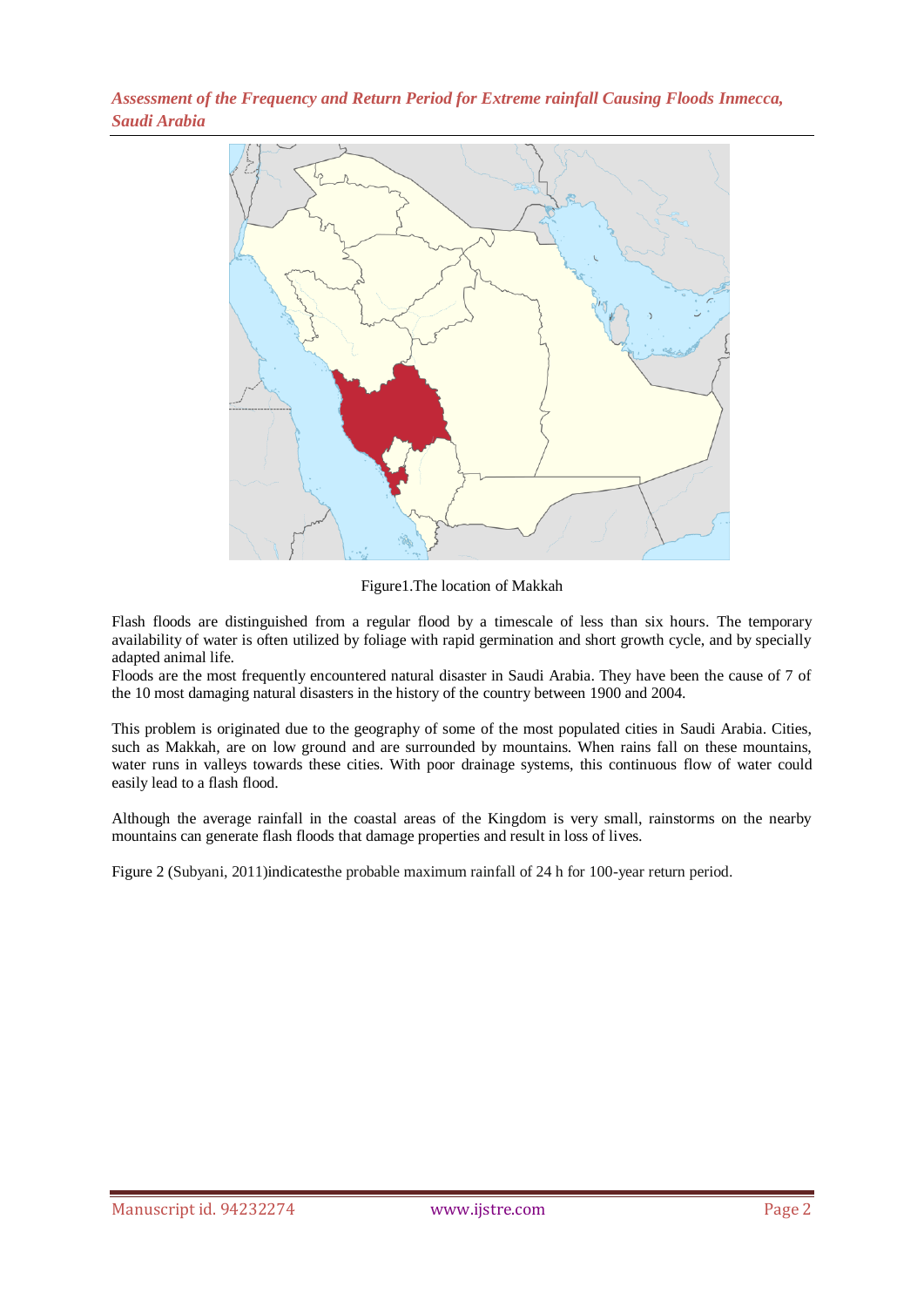

Figure 2.Probable maximum rainfall of 24 h for 100-year return period.

Since [Makkah](https://en.wikipedia.org/wiki/Mecca) is located in a low-lying region, it is threatened by seasonal flash floods despite the low amount of annual precipitation. There are less than 110 millimeters of rainfall during the year, mainly falling in the winter months. Temperatures are high throughout the year and in summer it may reach 45 °C(Mecca Climate -Britannica Online Encyclopedia, 2016). Figure 3 shows the climatic graph of Makkah, the average temperature and the average precipitation (Climate Data.Org, 2016). The following are extreme weather events in Mecca and the surrounding area:

- In November 2009, [Makkah Province](https://en.wikipedia.org/wiki/Makkah_Province) was badly affected when [record-breaking rainfall](https://en.wikipedia.org/wiki/2009_Jeddah_floods) of 90 millimetres (3.5 in) hit the province causing flash floods all over the province. It was the worst flood in 27 years.
- In November 2010, a thunderstorm killed 3 people in Makkah city following heavy rainfall. Most of the city remained under flood warning the entire night (New Straits Times on Line (2016).
- In December 2010, once again the city was flooded when light to moderate intensity rainfall battered the holy city, claiming the lives of 4 people. While condition in [Makkah Province](https://en.wikipedia.org/wiki/Makkah_Province) was also comparable to the provincial capital
- In January 2011, heavy rainfall created flood like situation in the provinces especially Jeddah where 111 millimeters occurred in just 3 hours killing four people.
- On May 8,2014 rainfall of more than 50mm created flood like situation with extreme lightning (Arab News, 2016).

Figure 4 and 5 show some pictures of extreme lightening and rainfall in Makkah.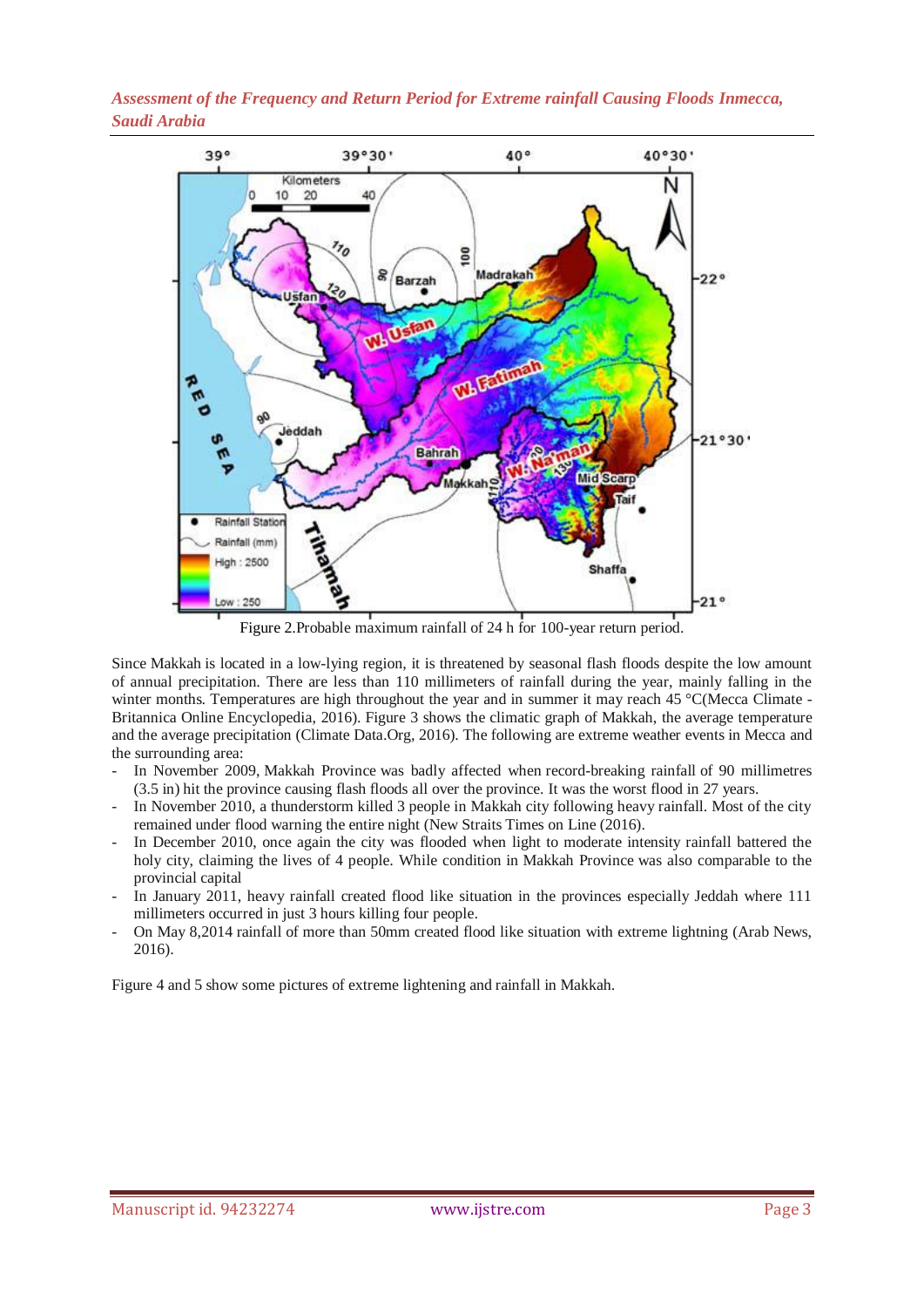

Figure 3.Climatic graph of Makkah.

## **II. Leteruture Review**

Flood occurrences are complex since they depend on interactions between many geological and morphological characteristics of the basins, including rock types, elevation, slope, sediments transport, and flood plain area. Moreover, hydrological phenomena, such as rainfall,runoff, evaporation, and surface and groundwater storage can affect floods(Farquharson et al., 1992; Flerchinger and Cooly, 2000; Şen 2004; Nouh, 2006). The "Wadis" course has been negatively affected by man-made objects, such as extending barriers, levees, and farms, that increase the risk of flood behavior.

Statistics of extremes have played an important role in engineering the water resource design and management (Katz et al., 2002; Tingsanchali and Karim, 2005). In western Saudi Arabia, flood discharge from the Wadi basins that drain toward the Red Sea can become dangerous and threaten coastal cities, towns, villages, and engineering structures.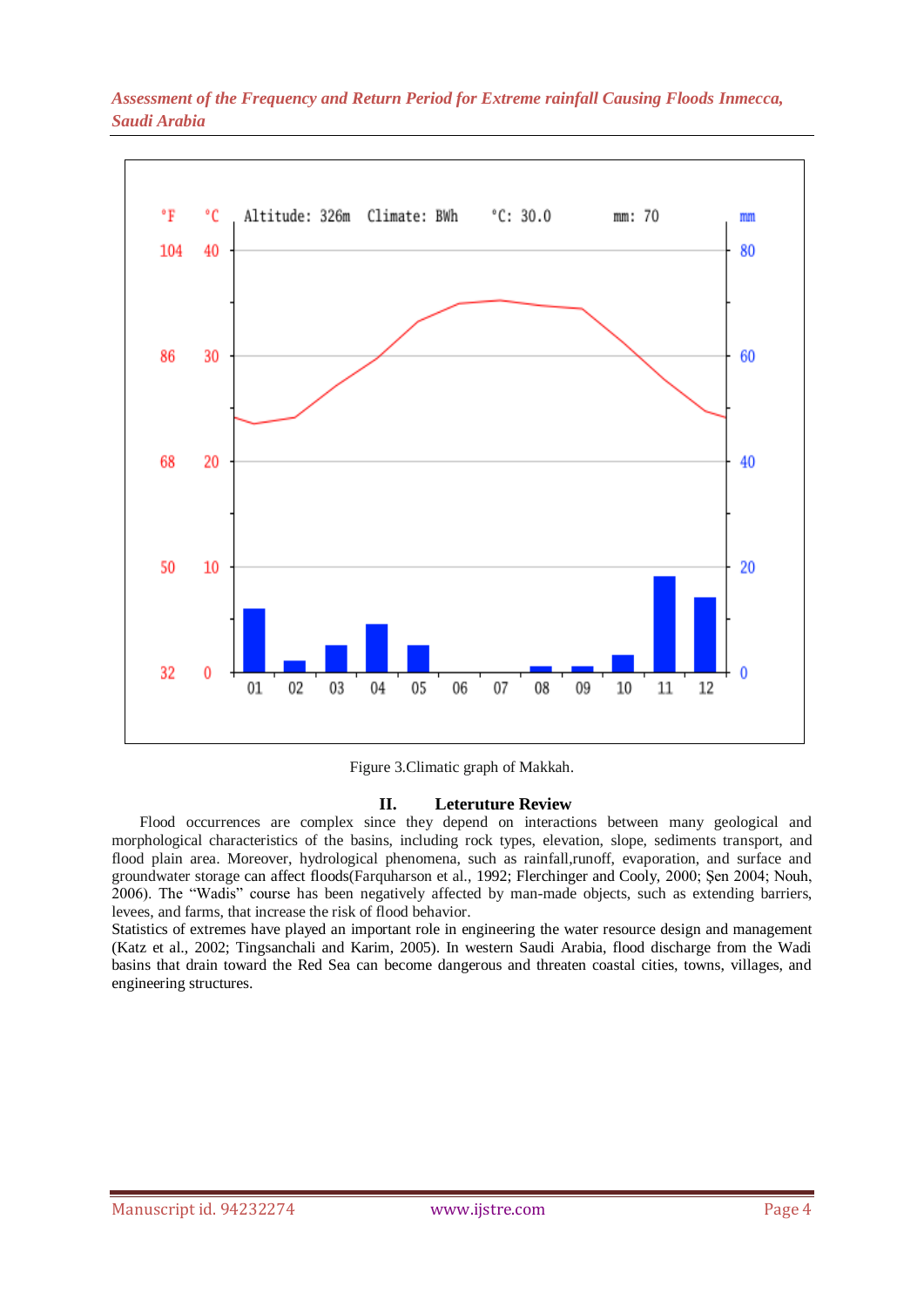

Figure 5. Extreme rainfall in Makkah.

A previous report (ACSAD/AFESD/KFAED, 1986) documented that the average surface water flow into the Red Sea zone can be estimated to be about  $39.8 \text{m}^3/\text{s}$ , of which  $27 \text{ m}^3/\text{s}$  (70%) occurs south of Jeddah, 8.2 m<sup>3</sup>/s (21%) north of Jeddah, and the remaining 4.6  $\text{m}^3\text{/s}$  (9%) around Jeddah city.

Alyamani and Subyani (2001) studied and collected runoff hydrographs and sediments load transport from some major Wadis in western Saudi Arabia.

Nouh (1988) obtained data from 32 arid catchments from different parts of the Kingdom to derive regional equations for flood estimation. Results from this study indicated that theweighted estimate is more accurate than the estimate offlood through the calibrated regional method. Nouh (2006) used real data on Wadi flood flows from theArabian Gulf States and Yemen to develop methodologies for predicting annual maximum flow.Three methods were investigated. In the first method, regional curves weredeveloped and used along with the mean annual flood flow, which was estimated from characteristics of the drainage basin, to estimate the flood flows at a particular locationwithin the basin. The second method involved fitting data using different probability distribution functions; the best fit was used for the flood estimate. In the final method, onlyfloods over a certain threshold were considered and modeled.

# **III. Rain Fall Analysis**

The Weibull distribution which is a continuous probability distribution will be used for the analysis. It is named after Swedish mathematician [WaloddiWeibull,](https://en.wikipedia.org/wiki/Waloddi_Weibull) who described it in details in 1951, although it was first identified by Fréchet (1927) and first applied by Rosin &Rammler (1933) to describe [a particle size distribution.](https://en.wikipedia.org/wiki/Particle-size_distribution)

The magnitude of the extreme rain fall at Makkah area are shown in columns 1 and 2 in table 1,Presidency of Meteorology and Environment "PME" (2016). Most extreme event analysis is concerned with the distribution of annual maximum or minimum values at a given site. These events are given a rank, *m*, starting with *m* = 1 for the highest value,  $m = 2$  for the next highest and so on in descending order. Each Rainfall magnitude is associated with a rank,  $m$ , with  $m = 1$  given to the maximum magnitude over the years of record,  $m = 2$  given to the second highest magnitude,  $m = 3$  given to the third highest one as shown in table 1.

*T* (years) = (*n*+1)/*m* …………………………………….. (1)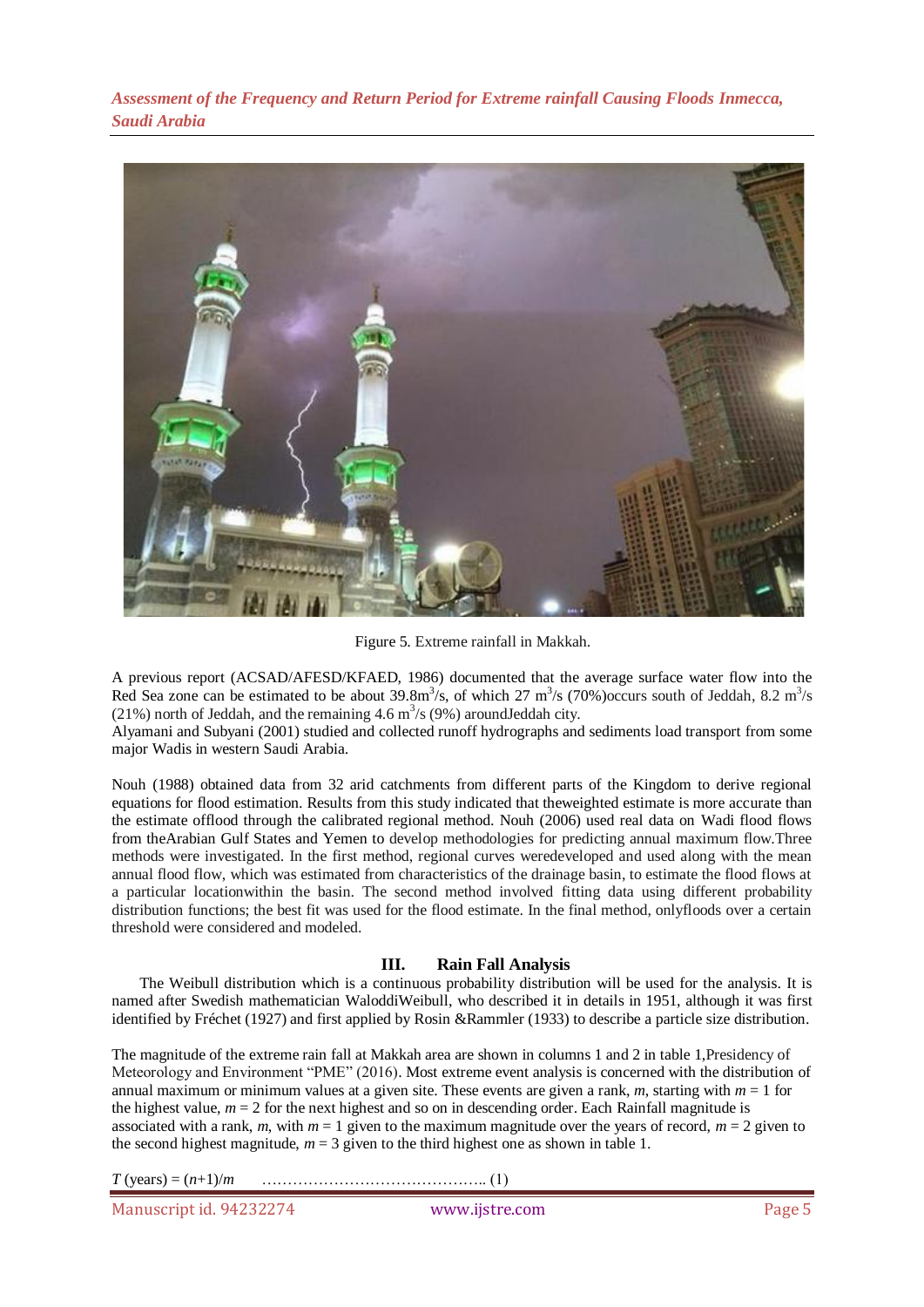Where:  $m =$  event ranking (in a descending order), and

 $n =$  number of events in the period of record.

The percentage probability (annual exceedence probability) for each magnitude in any year is calculated using the inverse of the Weibull equation as follows:

# P (per cent) = 100.*m*/(*n*+1) …………………………………….. (2)

The collected data for rainfall magnitude in Makkahfor different years is the highest reading per year of the rainfall is shown in the third column of Table 1.

| Rank (m)        | Year              | <b>Magnitude</b><br>(mm) | Probability (P%) | Return<br>Period (T) | $ProbabilityP_t$<br><b>In Ten Years</b> |
|-----------------|-------------------|--------------------------|------------------|----------------------|-----------------------------------------|
| 1               | 1969              | 318.5                    | 2.5%             | 40                   | 0.22                                    |
| $\overline{c}$  | 1992              | 252.9                    | $5\%$            | 20                   | 0.40                                    |
| $\overline{3}$  | 1996              | 240.4                    | 7.5%             | 13.3                 | 0.54                                    |
| $\overline{4}$  | 1968              | 202,0                    | $10\%$           | 10                   | 0.65                                    |
| $\overline{5}$  | 1989              | 180.2                    | 12.5%            | $\overline{8}$       | 0.74                                    |
| 6               | 1975              | 147.8                    | 15%              | 6.7                  | 0.80                                    |
| $\overline{7}$  | 2004              | 136.0                    | 17.5%            | 5.7                  | 0.85                                    |
| 8               | 1997              | 134.9                    | 20%              | $\overline{5}$       | 0.89                                    |
| $\overline{9}$  | 1978              | 128.3                    | 22.5%            | 4.4                  | 0.92                                    |
| $\overline{10}$ | 1998              | 127.8                    | 25%              | $\overline{4}$       | 0.94                                    |
| 11              | 1985              | 123.5                    | 27.5%            | 3.6                  | 0.96                                    |
| 12              | 1979              | 122.5                    | 30%              | 3.3                  | 0.97                                    |
| 13              | 2002              | 122.0                    | 32.5%            | $\overline{3}$       | 0.98                                    |
| 14              | 2001              | 118.0                    | 35%              | $\overline{2.8}$     | 0.99                                    |
| 15              | 2000              | 112.0                    | 37.5%            | 2.6                  | 0.99                                    |
| 16              | 1982              | 111.0                    | 40%              | 2.5                  | 0.99                                    |
| 17              | 1977              | 109.8                    | 42.5%            | 2.4                  |                                         |
| 18              | 1970              | 108.8                    | 45%              | 2.2                  |                                         |
| 19              | 1999              | 97.5                     | 47.5%            | 2.1                  |                                         |
| 20              | 1983              | 92.7                     | 50%              | $\overline{2}$       |                                         |
| 21              | 1966              | 86.4                     | 52.5%            | 1.9                  |                                         |
| 22              | 1991              | 82.0                     | 55 %             | 1.8                  |                                         |
| 23              | 1988              | 70.9                     | 57.5%            | 1.7                  |                                         |
| $\overline{24}$ | 1967              | 69.9                     | 60%              | 1.67                 |                                         |
| 25              | 1971              | 64.6                     | 62.5%            | 1.6                  |                                         |
| 26              | 1972              | 62.4                     | 65%              | 1.54                 |                                         |
| 27              | $199\overline{4}$ | 58.0                     | 67.5%            | 1.48                 |                                         |
| $\overline{28}$ | 1981              | 57.9                     | 70%              | $\overline{1.4}$     | 1.00                                    |
| 29              | 1973              | 57.0                     | 72.5%            | 1.37                 |                                         |
| 30              | 1993              | 56.1                     | 75%              | 1.33                 |                                         |
| 31              | 1995              | 43.3                     | 77.5%            | 1.29                 |                                         |
| $\overline{32}$ | 1986              | 40.1                     | 80%              | 1.25                 |                                         |
| 33              | 1984              | 38.3                     | 82.5%            | 1.2                  |                                         |
| 34              | 1987              | 36.9                     | 85%              | 1.17                 |                                         |
| $\overline{35}$ | 1990              | 35.2                     | 87.5%            | 1.14                 |                                         |
| 36              | 1976              | 29.8                     | 90%              | 1.1                  |                                         |
| 37              | 2003              | 28.0                     | 92.5%            | 1.08                 |                                         |
| 38              | 1974              | 14.7                     | 95%              | 1.05                 |                                         |
| 39              | 1980              | 3.8                      | 97.5%            | 1.02                 |                                         |

Table 1: Magnitude, probability and return period for the Rainfall at Makkah.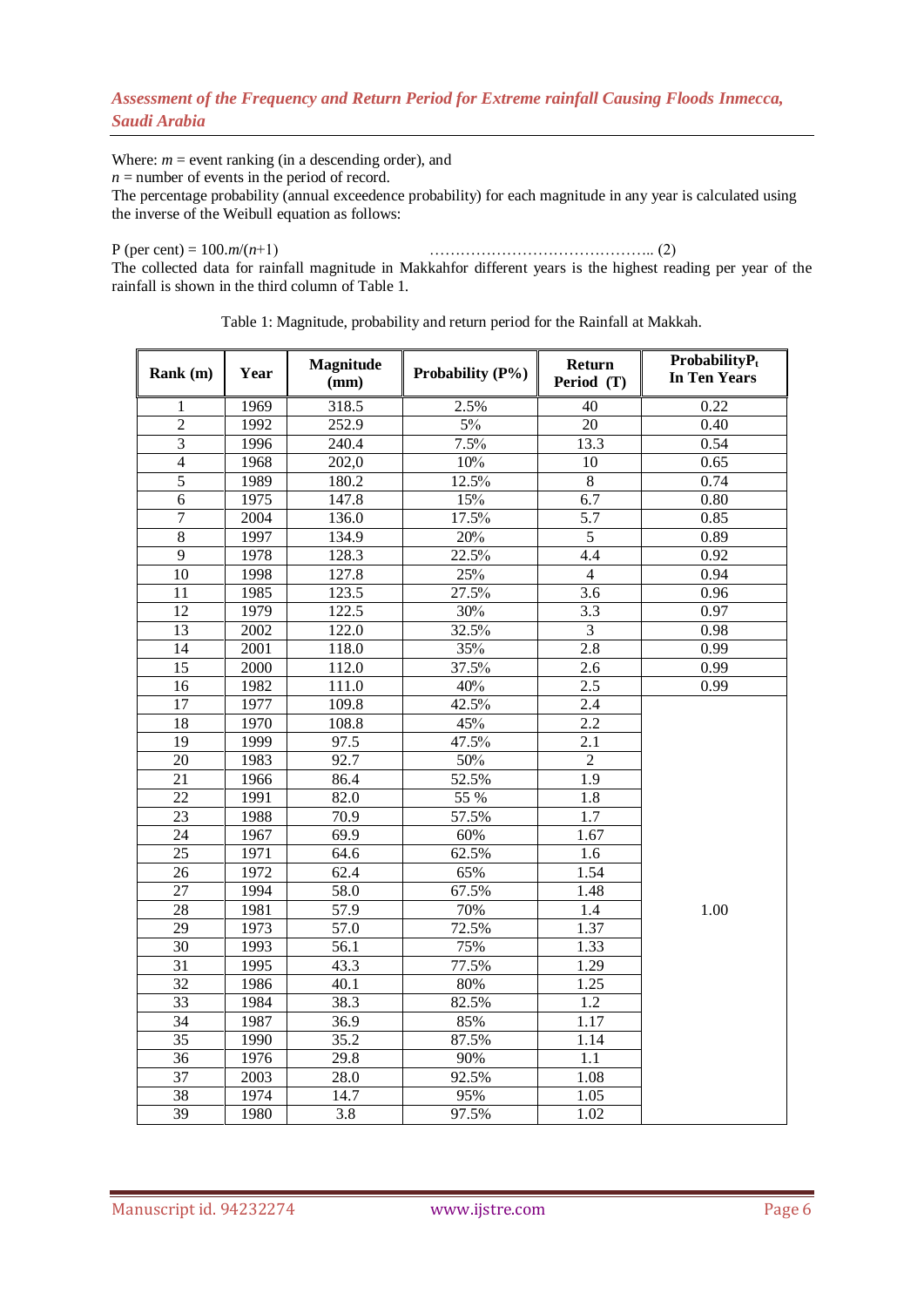#### **4.1 Probability**

**IV. Probability and Return Period**

Probability is the [measure](https://en.wikipedia.org/wiki/Measure_%28mathematics%29) of the likelihood that an [event](https://en.wikipedia.org/wiki/Event_%28probability_theory%29) will occur.Probability is quantified as a number between 0 and 1 (where 0 indicates impossibility and 1 indicates certainty), or as a percent.The higher the probability of an event, the more certain we are that the event will occur. The exeedence probability curve as a function of the magnitude is shown in Figure 3.



Figure 3.Probability of the Rainfall in Makkah.

## **4.2 Return Period**

A return period, also known as a recurrence interval (sometimes repeat interval) is an estimate of the likelihood of an event, such as an [earthquake,](https://en.wikipedia.org/wiki/Earthquake) [flood](https://en.wikipedia.org/wiki/Flood) or a river discharge flow to occur. It is a statistical measurement typically based on historic data denoting the average recurrence interval over an extended period of time, and is usually used for risk analysis (e.g. to decide whether a project should be allowed to go forward in a zone of a certain risk, or to design structures to withstand an event with a certain return period), Figure 4.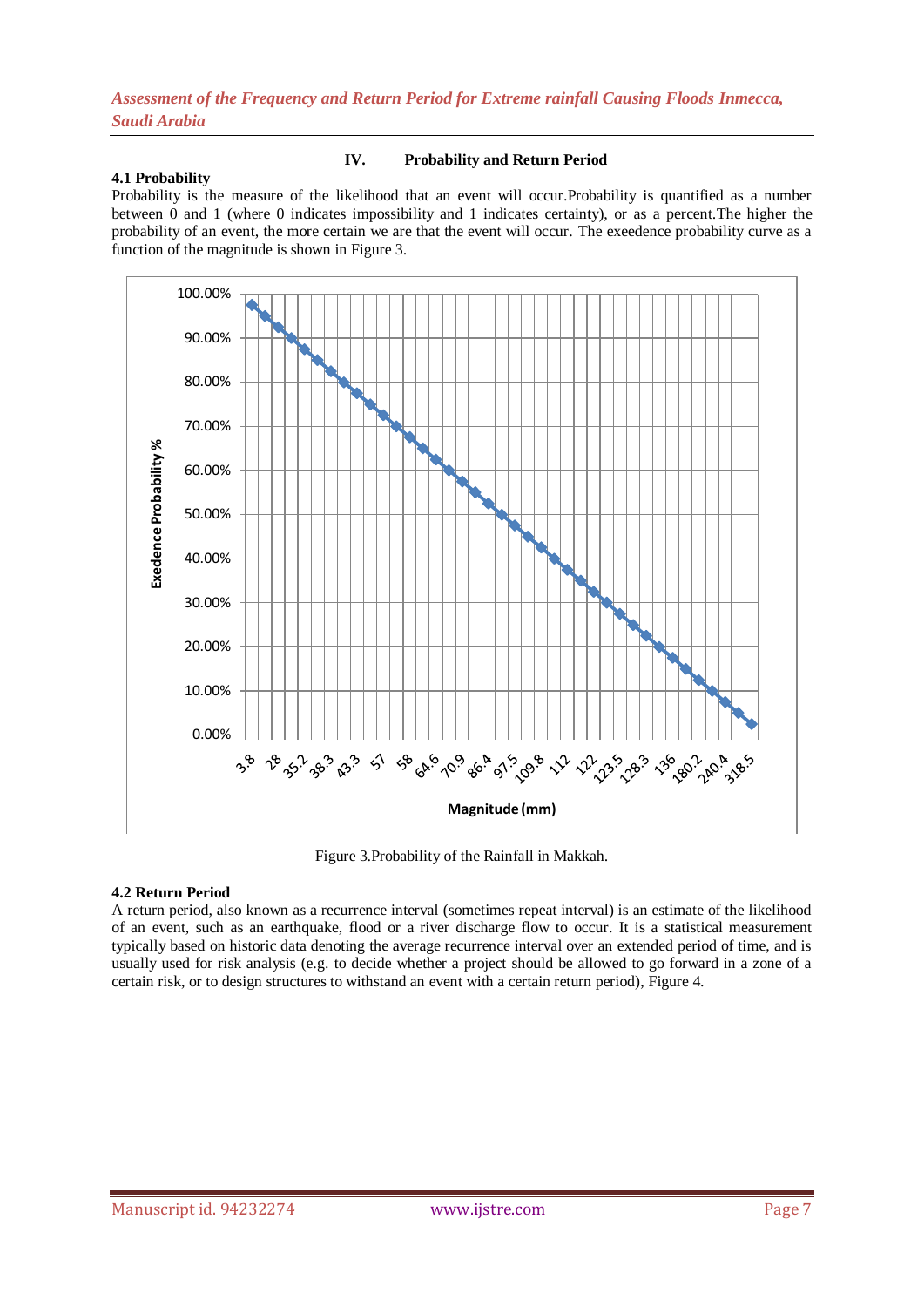

Figure 4.Return period of the Rainfall in Makkah.

# **4.3 The Probability During a Time Period**

The probability of a certain-magnitude rainfall-flood occurring during any period *t* can be calculated using the following equation:

*P<sup>t</sup>* = 1-(1-*P*) *<sup>t</sup>*…………………………………….. (3) Where  $P_t$  is the probability of occurrence over the entire time period,  $t$ , and  $P$  is the probability of occurrence in any year.

Anauthorized person considering the costs of reinforcing buildings and facilities against rainfall will want to know how the risk varies during an average mortgage span of 10 years**.** Last column in Table 1 andFigure 5 shows the earthquake probability and earthquake magnitudes in a time span of 10 years. A rainfall of magnitude 180 mm for example, has a 74 % probability of occurrence but, any rainfall of magnitude less than 11 is chosen, the probability reaches 100 %.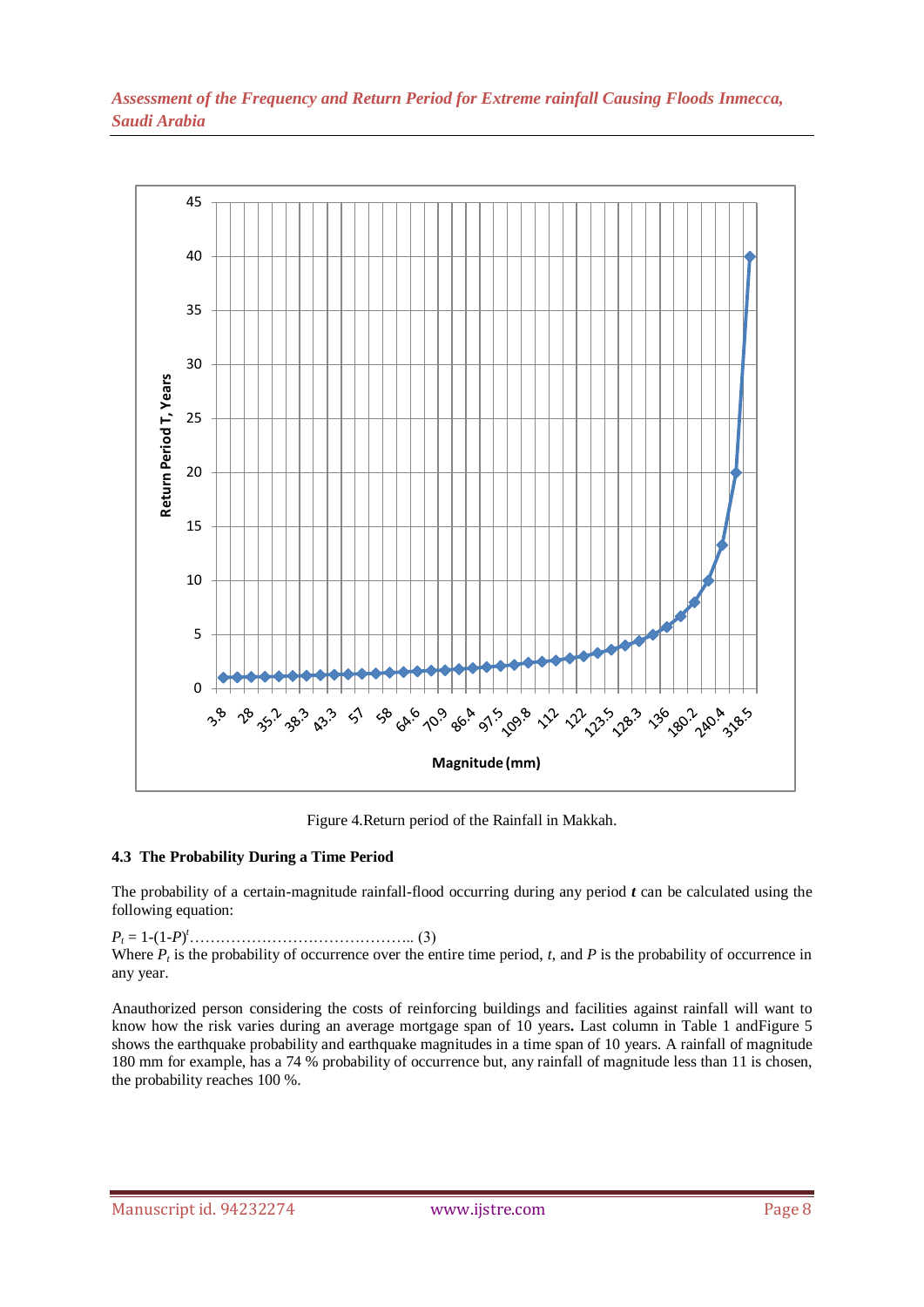

Figure .5Rainfall probability and magnitudes in a time span of 10 years.

## **V. Conclusions and Point of the Future Study**

#### **5.1 Conclusions**

In Makkah area in western Saudi Arabia, flash floods often take place as a consequence of excessive highly intense rainfall. Urban areas and major Valleys (Wadis) are subject todestructive floods.

Makkahis considered as the most holy place in the Islamic world.The study of the rainfall risk main parameters like probability and recurrence will help to mitigate hazards and keep the townin safeconditions in case of natural hazard like heavy rain which will cause the floods in the area. The estimation of the probability and the return period will give us the time to prepare ourselves and take the correct actions before, during and after the hazard action.

#### **5.2Points of Future Researches**

To study the positive impacts of the natural hazard like floodsin Makkah city in order to get benefits of the rainfall.For example, it can be utilized in producing the clear energy that will feed the city with the necessary electrical power.

To study the negative impacts of the natural hazard like floodsin Makkah city. For example todesign of buildingsto help reduce losses during the floods and rain falls.

#### **References**

- [1.] ACSAD/AFESD/KFAED (1986) Water resources in Saudi Arabia andtheir uses. Country document submitted to the Seminar on WaterResources in the Arab Region and their Uses. Kuwait
- [2.] Alyamani M, Şen Z (1992) Regional variation of monthly rainfall mounts in the Kingdom of Saudi Arabia. J KAU FES 6:113–133